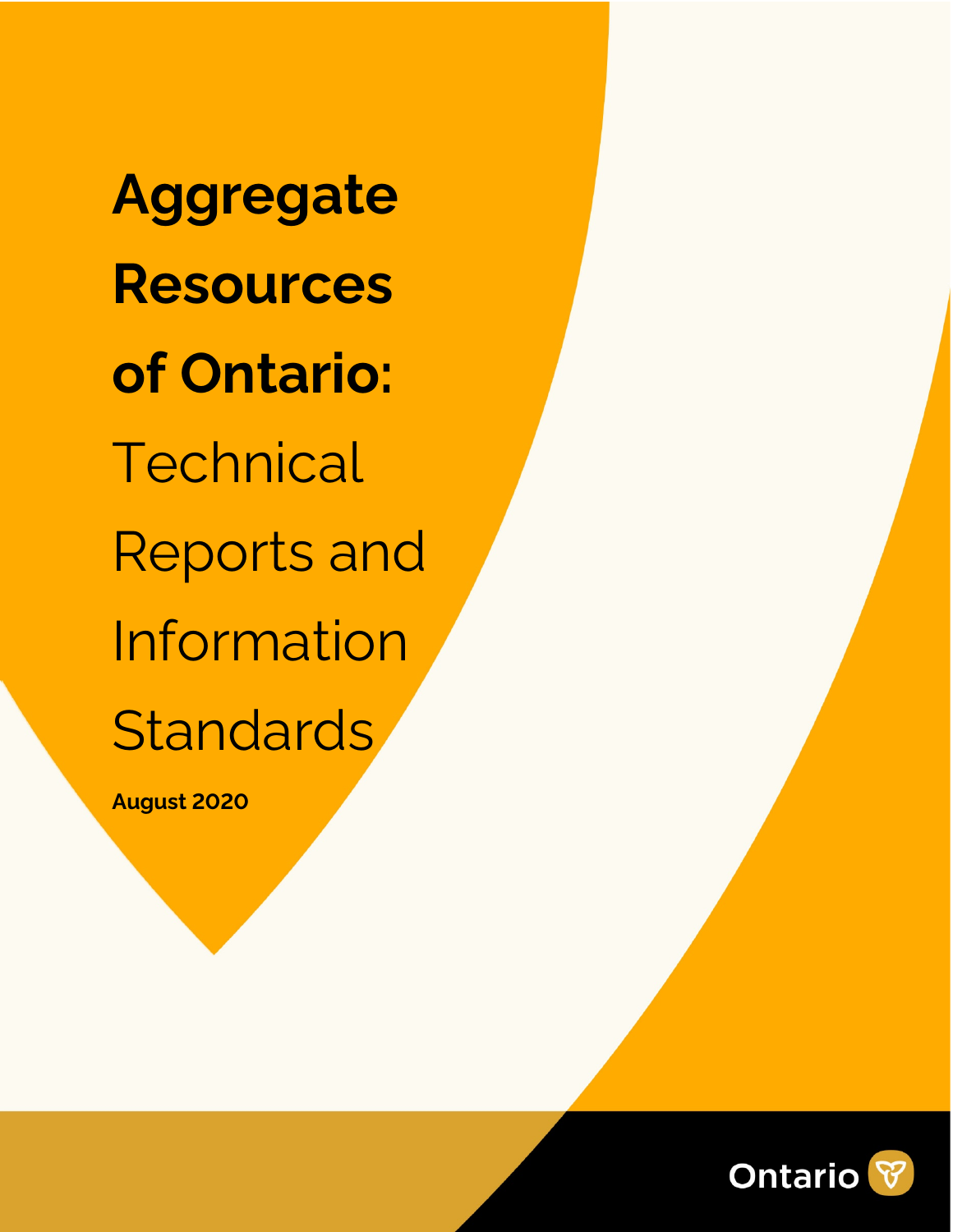# **ISBN 978-1-4868-4698-6 (PRINT)**

**ISBN 978-1-4868-4699-3 (HTML)**

**ISBN 978-1-4868-4700-6 (PDF)**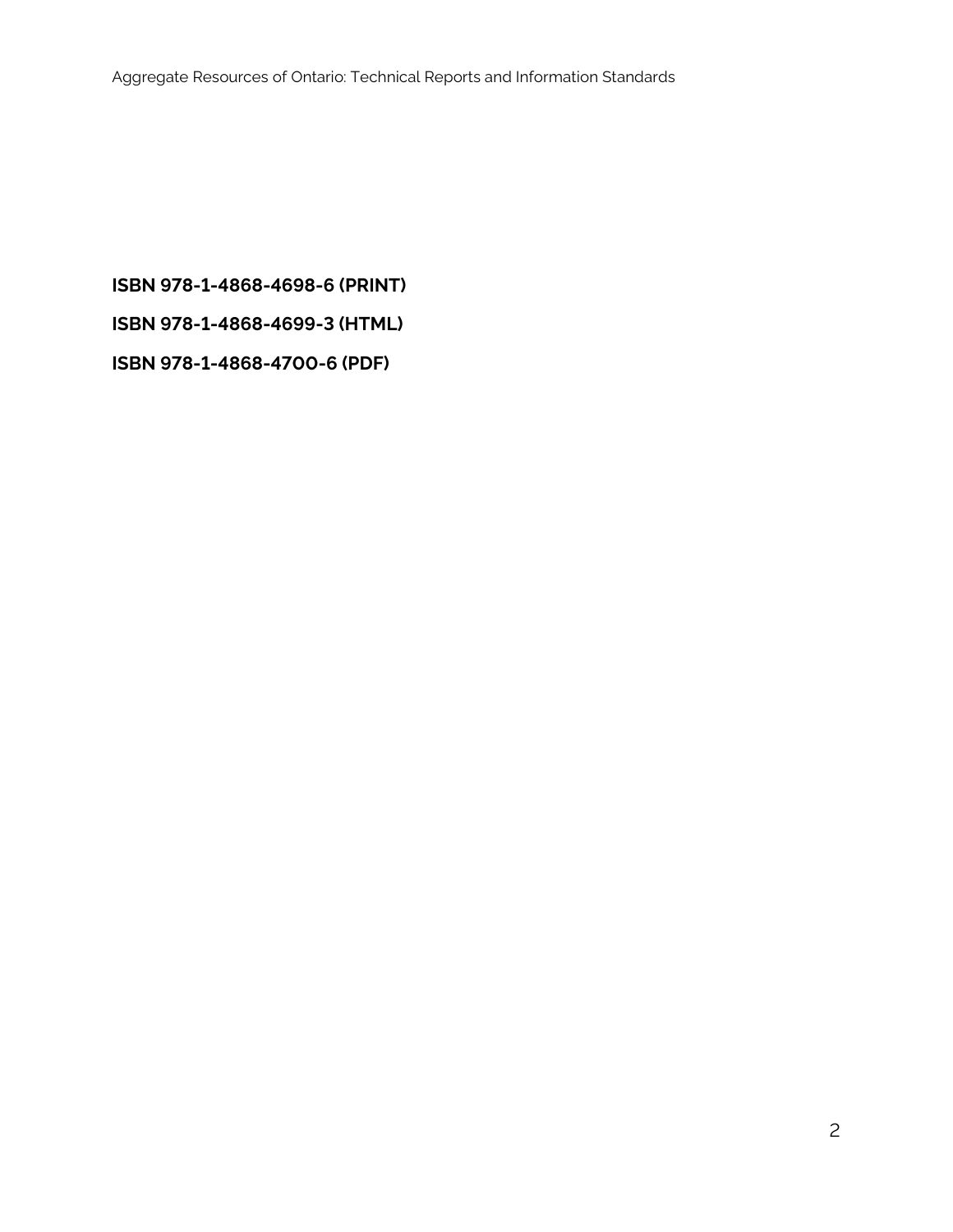Aggregate Resources of Ontario: Technical Reports and Information Standards

## **Contents**

| Aggregate Resources of Ontario: Technical Reports and Information Standards6 |  |
|------------------------------------------------------------------------------|--|
|                                                                              |  |
|                                                                              |  |
|                                                                              |  |
|                                                                              |  |
|                                                                              |  |
|                                                                              |  |
|                                                                              |  |
|                                                                              |  |
|                                                                              |  |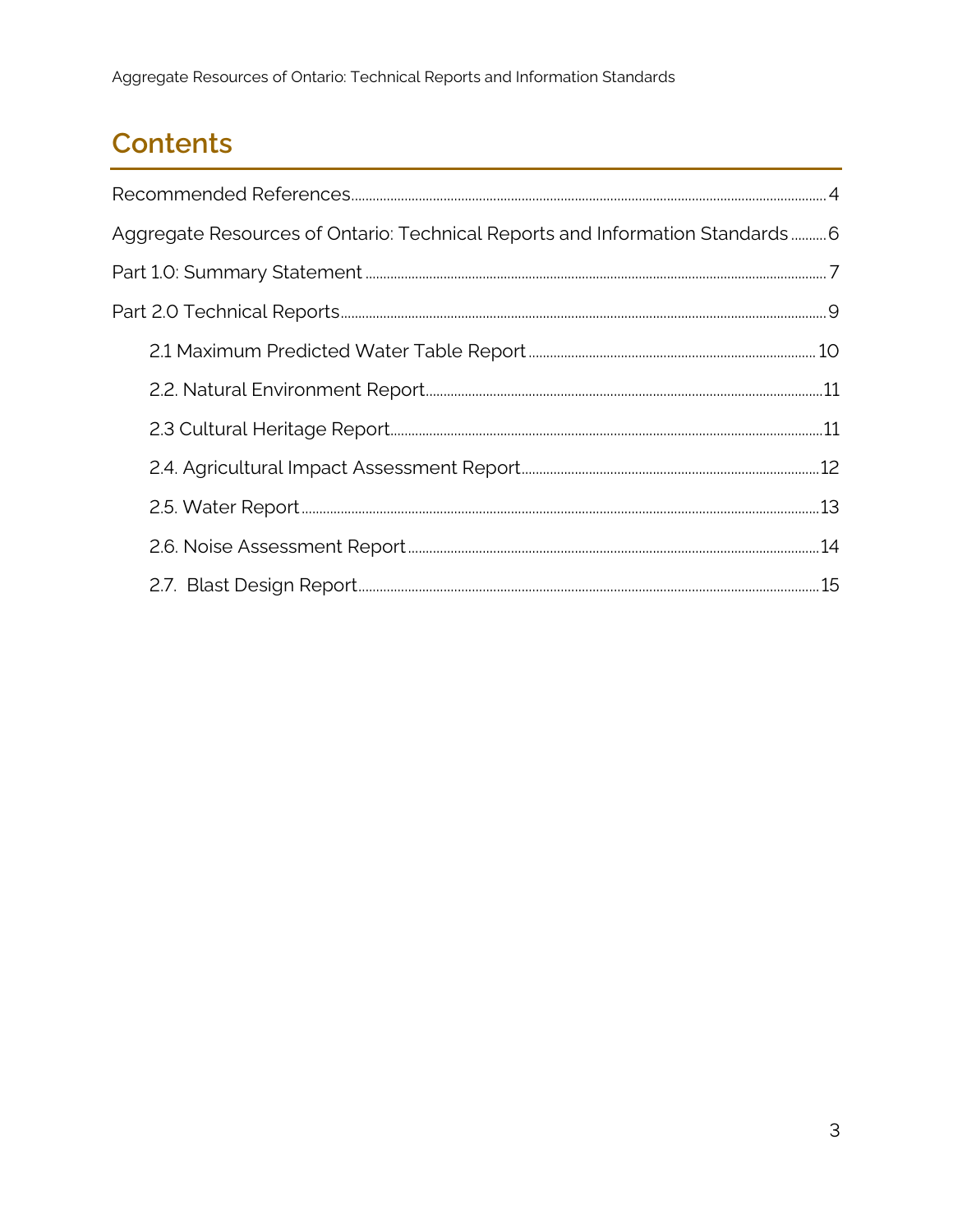## <span id="page-3-0"></span>**Recommended References**

When applying for a licence, aggregate permit or wayside permit and depending on the location of the proposed site, the applicant may wish to pre-consult with agencies that will be circulated the application for review.

The following is a list of references that applicants may find useful when preparing the information described in the above standards:

- a. Provincial Policy Statement and associated technical guidance material (e.g. the natural heritage reference manual);
- *b. Endangered Species Act, 2007*
- c. Federal *Species at Risk Act*
- d. Federal Fisheries Act and Associated Guidelines;
- e. Oak Ridges Moraine Conservation Plan (e.g., Oak Ridges Moraine Conservation Plan and Technical Paper)
- f. The Greenbelt Plan, (e.g., Greenbelt Technical Paper)
- g. A Place to Grow: Growth Plan for the Greater Golden Horseshoe
- h. *Niagara Escarpment Planning and Development Act* and Niagara Escarpment Plan
- i. *Lake Simcoe Protection Act*, and Lake Simcoe Protection Plan
- j. Growth Plan for Northern Ontario
- k. Parkway Belt West Plan
- l. Central Pickering Development Plan
- m. Northern Ontario Growth Plan
- n. Zoning by-law(s);
- o. Official Plan(s);
- p. Crown Land Use Planning Atlas and associated land use direction/plans (e.g., Community Based Land Use Plans)
- q. Applicable Resource Management Plans (e.g., Forest Management Plans (FMP)
- r. *Ontario Heritage Act*, associated regulations, standards, guidelines and guidance documents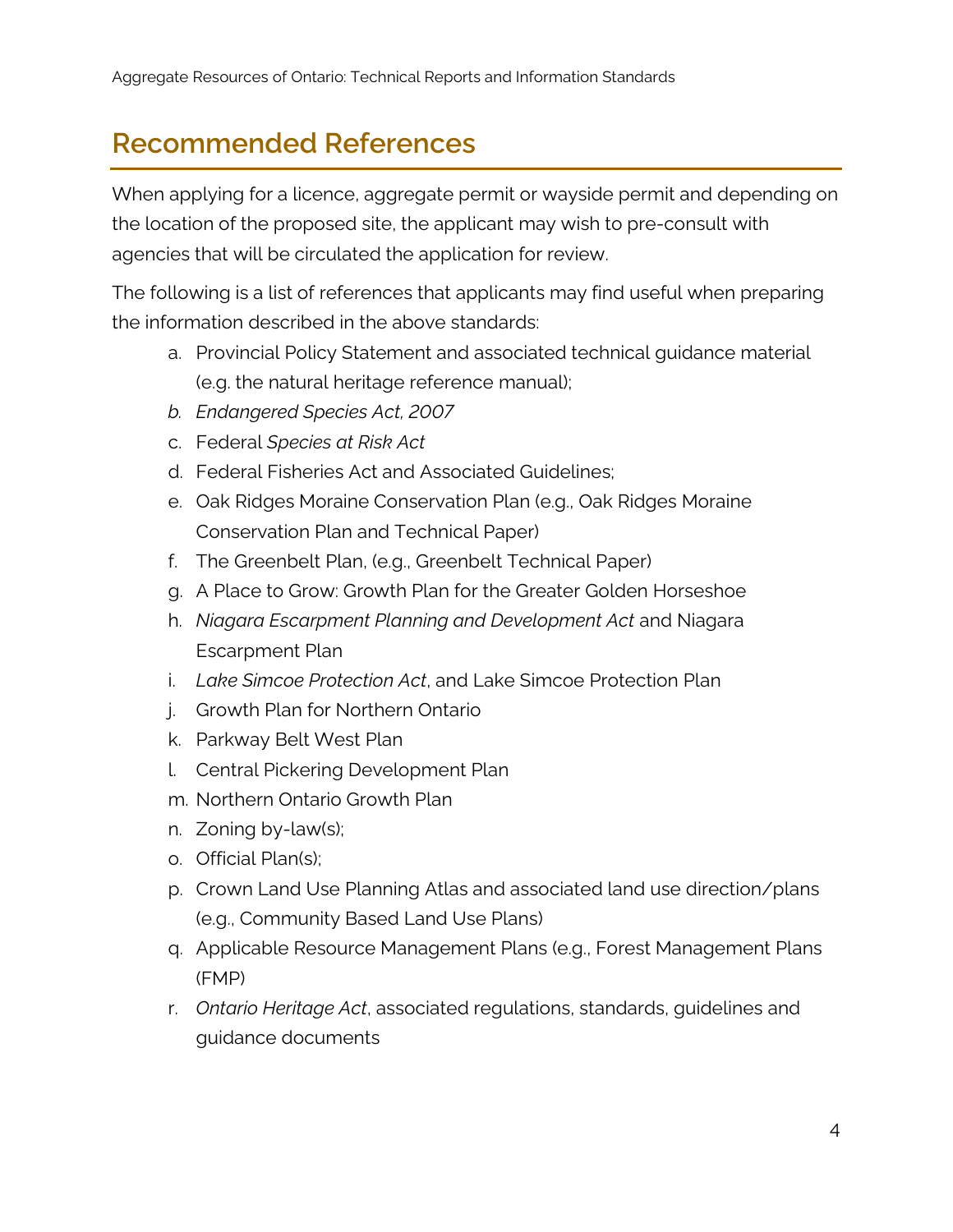- s. Association of Professional Geoscientists of Ontario Professional Practices Guidelines for Groundwater Resources
- t. *Ontario Water Resources Act*;
- u. *Conservation Authorities Act*;
- v. *Clean Water Act*, 2006
- w. *Environmental Protection Act* and technical guidelines, including for noise, dust and blasting;
- *x. Environmental Assessment Act*

The above list serves only as a guide and should not be interpreted as all-inclusive

For additional information please visit Ontario's website

#### [Aggregate Resources](https://www.ontario.ca/page/aggregate-resources)

#### Or

#### **Ministry of Natural Resources and Forestry**

#### **Natural Resources Information and Support Centre (NRISC)**

300 Water Street

Peterborough, Ontario

K9J 8M5

Toll-free: 1-800-667-1940

(Monday to Friday 8:30 am to 5:00 pm except statutory holidays)

TTY: 1-866-686-6072

[nrisc@ontario.ca](mailto:nrisc@ontario.ca)

The ministry is committed to providing accessible customer service.

If you need accessible formats or communications supports, please contact the ministry.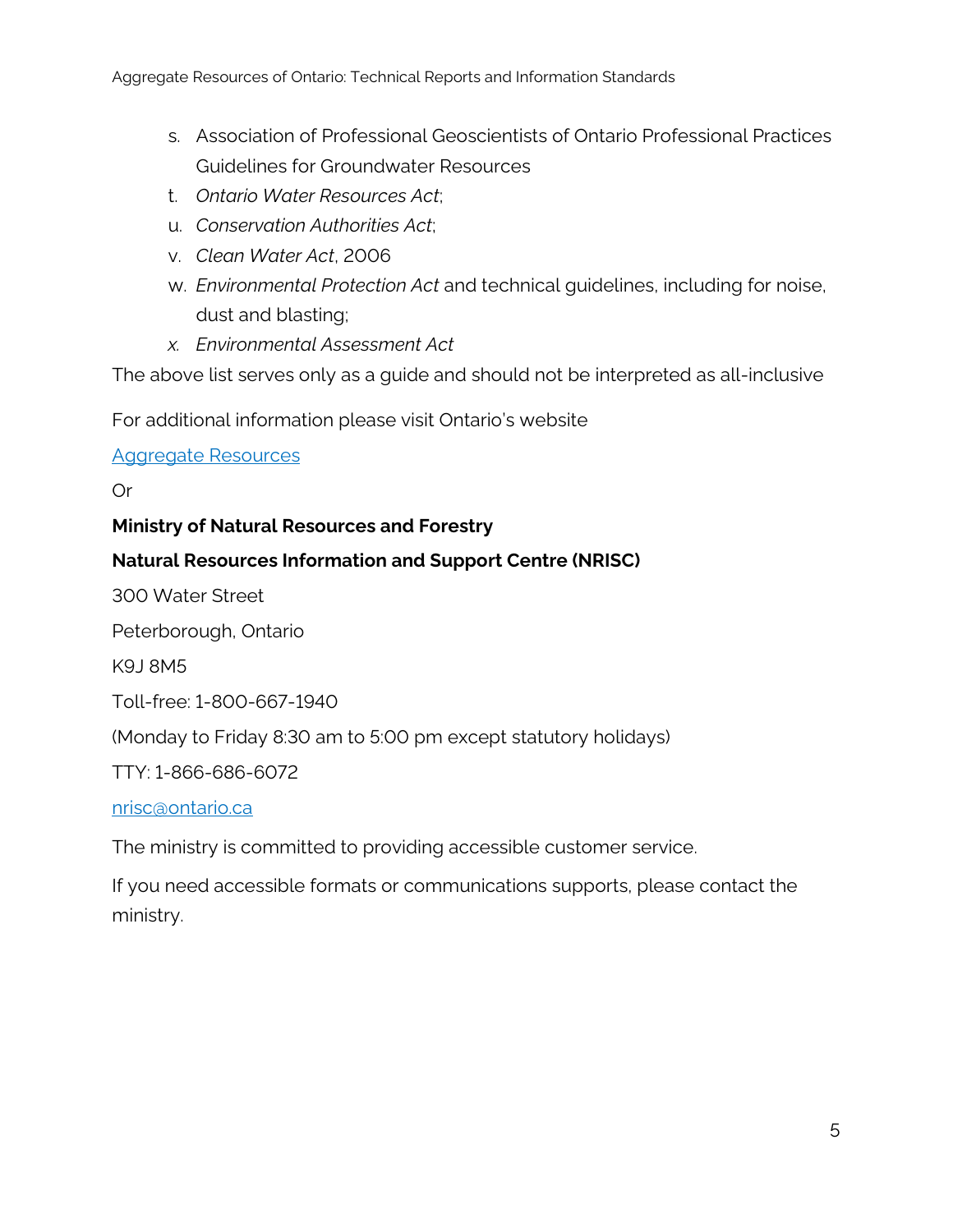# <span id="page-5-0"></span>**Aggregate Resources of Ontario: Technical Reports and Information Standards**

This Standard has two parts which must accompany all applications:

- 1) a summary statement, which can be authored by the applicant where the applicant possesses appropriate qualifications and experience, and
- 2) technical reports, which are to be authored by qualified individuals where specified.

All technical reports and information described below must be submitted electronically in PDF format.

An applicant for a licence must furnish information satisfactory to the Minister describing the zoning by-laws applicable to the site and adjacent lands.

#### **For the purpose of this Standard:**

#### **"ground water table"** means

- a) for unconsolidated surficial deposits, the ground water table is the surface of an unconfined water-bearing zone at which the fluid pressure in the unconsolidated medium is atmospheric. Generally, the ground water table is the top of the saturated zone.
- b) for confined water bearing zones or consolidated bedrock materials, the ground water table, or potentiometric surface, is a level that represents the fluid pressure in the water bearing zone and is generally defined by the level to which water will rise in a well.

Note: The ground water table is not static and is expected to vary from location to location and over time.

**"maximum predicted water table"** means the maximum ground water elevation (metres above sea level) predicted by a qualified person who has considered conditions at the site and mean annual precipitation levels. For confined water bearing zones the ground water table is the level to which water will rise in a well.

**"mitigate"** means to alleviate, moderate or reduce the severity of impacts.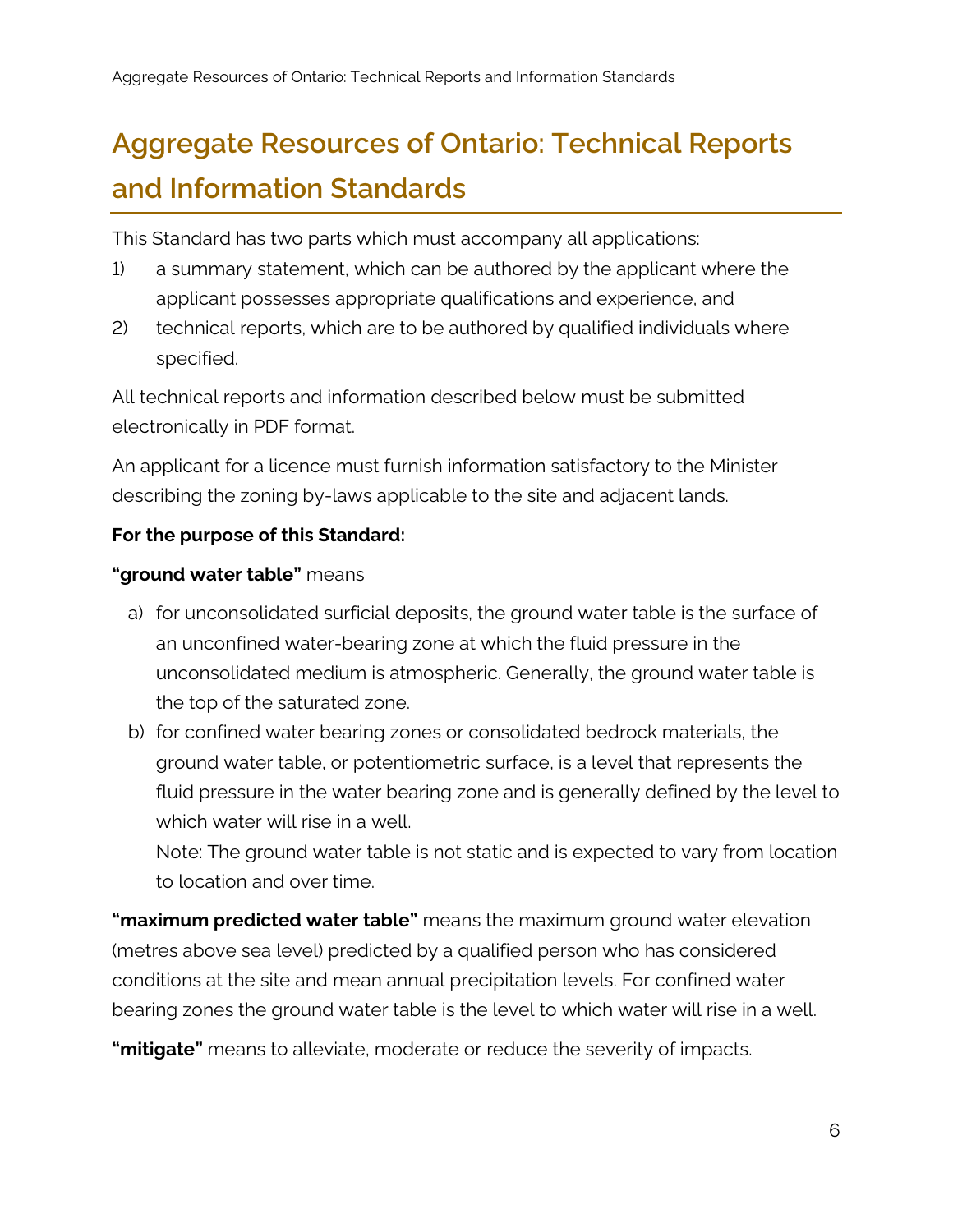## <span id="page-6-0"></span>**Part 1.0: Summary Statement**

All applicants for **a Class A licence, Class B licence, aggregate permit or wayside permit** must complete and submit a summary statement that includes the name and title of the author and contains the following information:

1.1. The agricultural classification of the proposed site, using the Canada Land Inventory classes. For any lands being returned to agriculture use as part of rehabilitation, the proposed rehabilitation techniques must be identified.

Summary statements for applications for a **Class A licence, Class B licence or an aggregate permit** must include the following information:

- 1.2. Applicable planning and land use considerations that are relevant on or adjacent to where the proposed site will be located, such as provincial or Crown land plans/policies and municipal planning documents.
- 1.3. If the proposed site is in a source protection area under the *Clean Water Act*, identify activities proposed at the site that are drinking water threats set out in applicable source protection plans, and provide details of how relevant source water protection policies will be followed and associated mitigation measures that will be implemented.

Summary statements for applications for a **Class A licence** must include the following information:

- 1.4. The quality and quantity of aggregate on site
- 1.5. The main haulage routes and proposed truck traffic to and from the site as well as, applicable entrance permits
- 1.6. The progressive and final rehabilitation and the suitability of the proposed rehabilitation having regard to adjacent lands

Summary statements for applications for a **wayside permit** must include the following information:

1.7. The identification of the alternative resources of supply for the required aggregate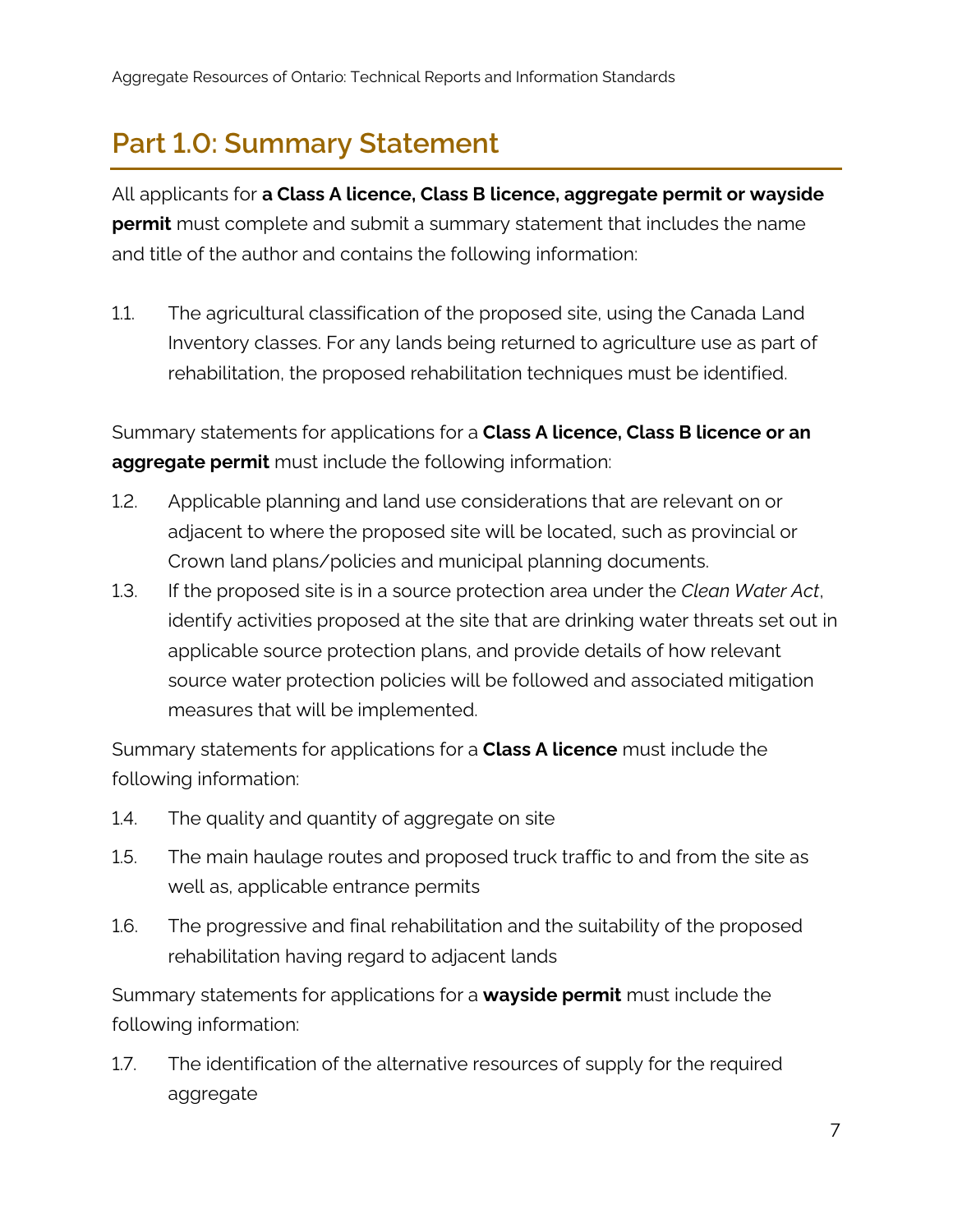Aggregate Resources of Ontario: Technical Reports and Information Standards

- 1.8. The estimated cost of the aggregate for the project as compared with that from any alternative sources of supply
- 1.9. The main haulage routes and proposed truck traffic to and from the site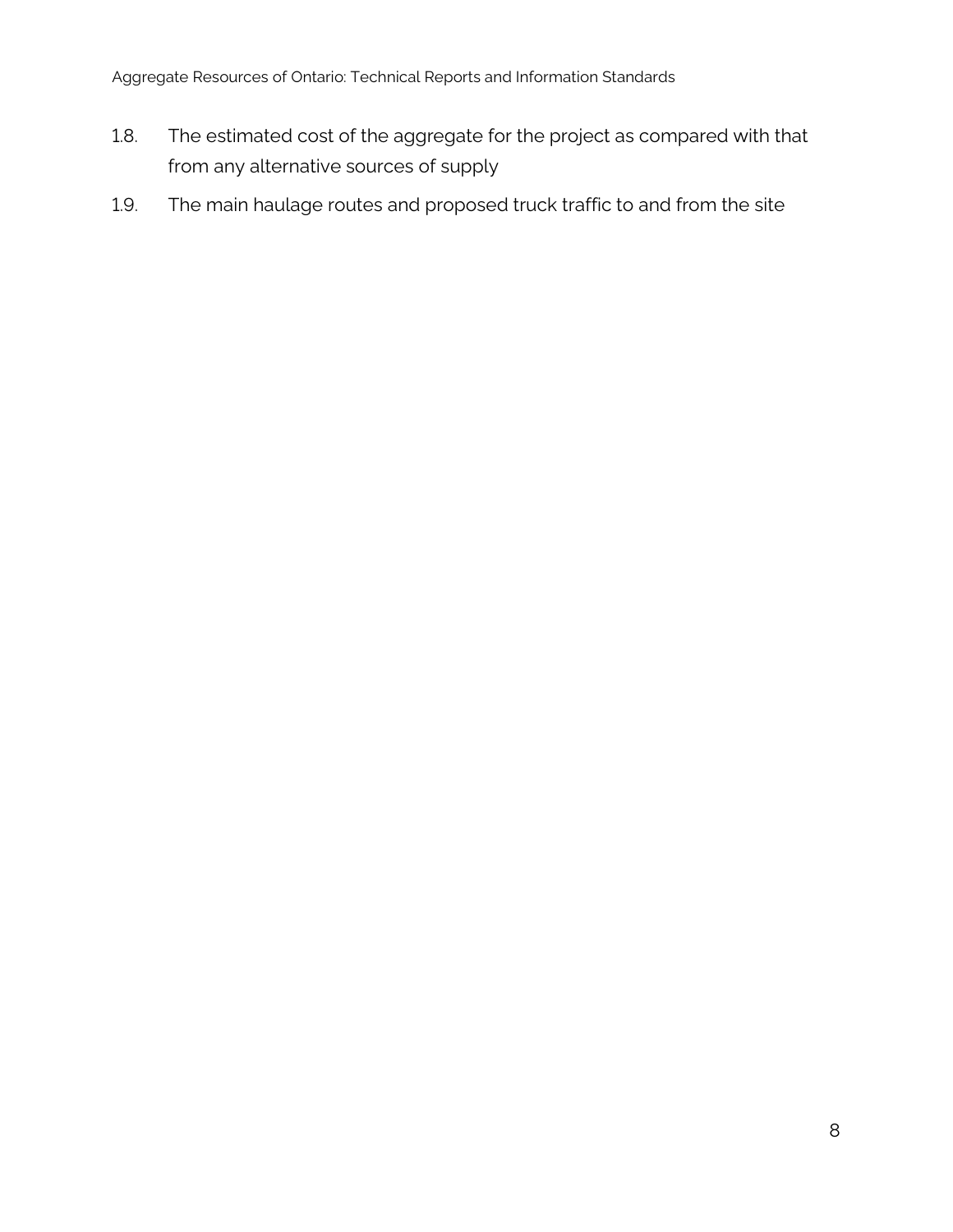## <span id="page-8-0"></span>**Part 2.0 Technical Reports**

Applications for a **Class A licence, Class B licence, or an aggregate permit** must include the following technical reports as described in the following sections of this Standard:

- 2.1 Maximum Predicted Water Table Report
- 2.2 Natural Environment Report
- 2.3 Cultural Heritage Report
- 2.4 Agricultural Impact Assessment Report (subject to specified criteria)
- 2.5 Water Report, where proposing to extract below the maximum predicted water table
- 2.6 Blast Design Report, where proposing a quarry that will be blasting (subject to specified criteria)

#### **Applications for a Class A licence or for an aggregate permit that would authorize the extraction or removal of more than 20,000 tonnes of aggregate per year** must

include the following technical report as described in section:

2.7 Noise Assessment Report (subject to specified criteria)

Applications for a **wayside permit** must include the following technical reports as described in the following sections of this Standard:

- 2.1 Maximum Predicted Water Table Report
- 2.2 Natural Environment Report
- 2.3 Cultural Heritage Report
- 2.5 Water Report, where proposing to extract below the maximum predicted water table

All assessments in technical reports must contain the following information:

- Methodology, the approach or the series of steps taken to make determinations
- Data that supports the conclusions in the report
- Mitigative measures to address potential impacts
- Proposed contingency and mitigative measures that will be implemented if unforeseen impacts occur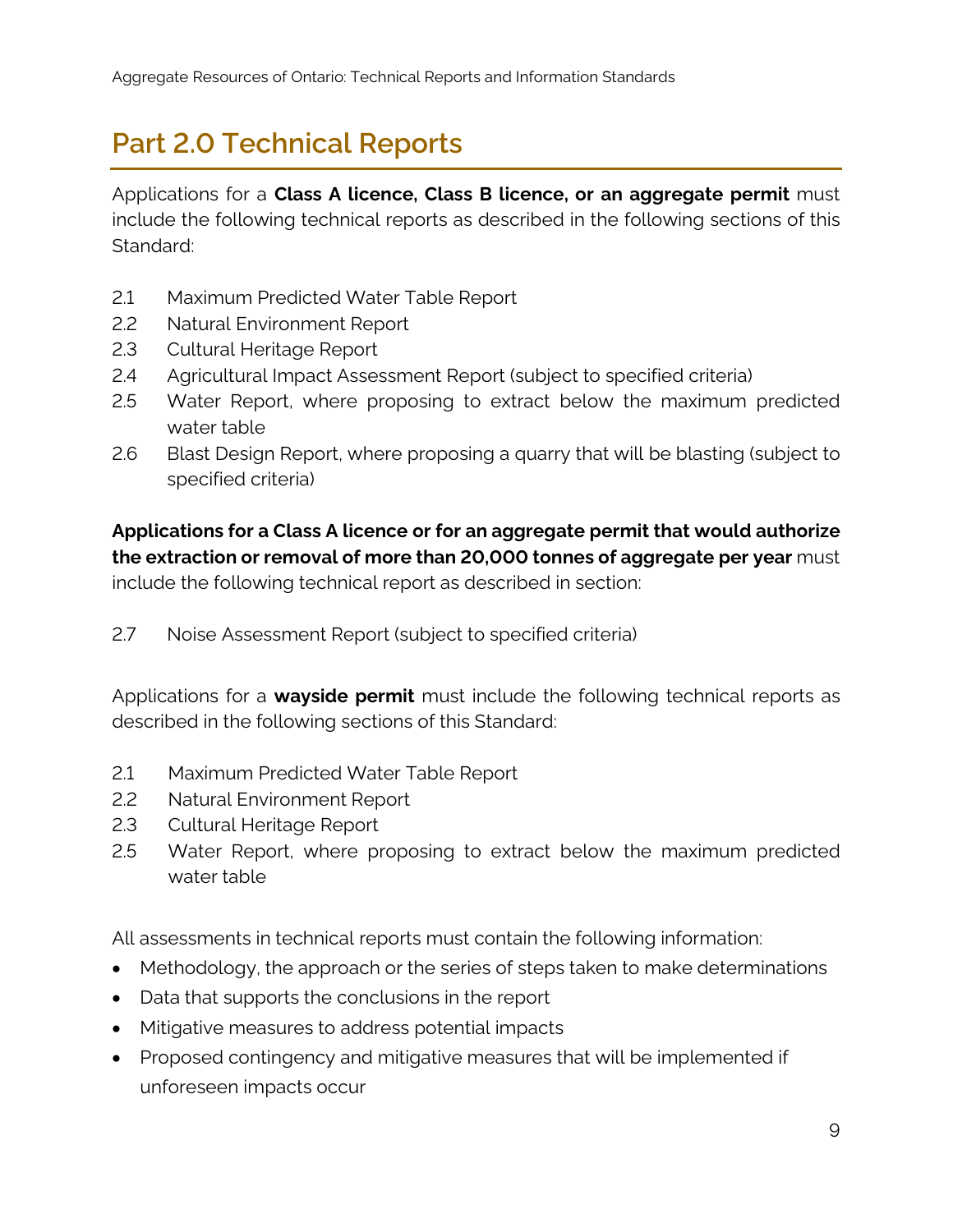Unless otherwise specified, all technical report(s) must be prepared by a person with appropriate training and/or experience.

Each report must state the qualifications and experience of the individual(s) that have prepared the report(s).

Technical Reports involving the study of ground water must be prepared by a qualified person. A qualified person means a registered Professional Geoscientist or exempted Professional Engineer with appropriate training and experience in accordance with the *Professional Geoscientists Act, 2000*. When the qualified person cannot conclusively determine that impacts to surface water features will not occur, an appropriate qualified person with expertise in surface water impacts needs to be consulted.

### <span id="page-9-0"></span>**2.1 Maximum Predicted Water Table Report**

A report must be prepared that details how the maximum predicted water table is identified in metres above sea level, relative to the proposed depth of excavation at the site.

The maximum predicted water table shall be determined by monitoring the ground water table at the site for a minimum of one (1) year to account for seasonal variations and influences due to precipitation, unless alternative information already exists (e.g. previous hydrogeological study, existing well data) to support a determination of the maximum predicted water table by a qualified person.

An alternative method may be used for sites determining the maximum water table in Precambrian rocks of the Canadian Shield where it is difficult to determine the elevation of the water table. In such cases, the maximum predicted water table may be assumed at an elevation (metres above sea level) that is a minimum of 2.5 metres below the deepest sump or pond on the site, provided a qualified person develops and oversees a drilling and monitoring program to determine if the ground water table would be intercepted at the assumed maximum predicted water table.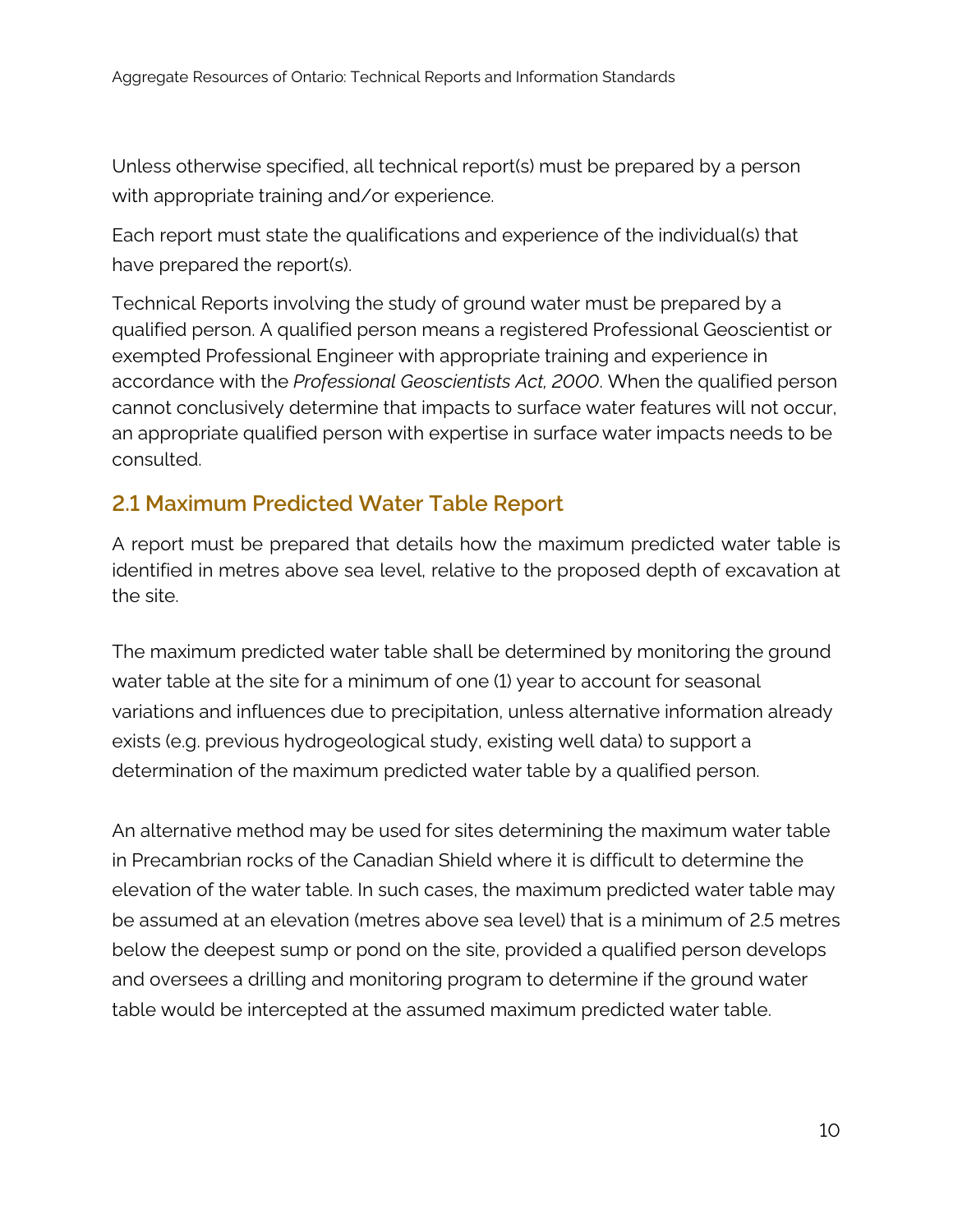The number of drill holes and seasonal monitoring frequency shall be determined by a qualified person based on site conditions.

### <span id="page-10-0"></span>**2.2. Natural Environment Report**

The report must identify any of the following natural heritage features and areas that exist on the site and within 120 metres of the site:

- a) significant wetlands
- b) other coastal wetlands in Ecoregions 5E, 6E and 7E,
- c) fish habitat,
- d) significant woodlands and significant valleylands in Ecoregions 6E and 7E (excluding islands in Lake Huron and the St. Mary's River)
- e) habitat of endangered species and threatened species,
- f) significant wildlife habitat,
- g) significant areas of natural and scientific interest,
- h) Within the area of one or more provincial plan(s), any key natural heritage features not included in (a) through (g)

Where any of the above features or areas have been identified, the report must identify and evaluate any negative impacts on the natural features or areas, including their ecological functions, and identify any proposed preventative, mitigative or remedial measures. The report must also identify if the site or any of the features, included in (a) through (g), are located within a natural heritage system that has been identified by a municipality in ecoregions 6E and 7E or by the province as part of a provincial plan.

For the purposes of this section, "provincial plan" means any one of the following plans:

- Oak Ridges Moraine Conservation Plan
- Greenbelt Plan
- A Place to Grow: Growth Plan for the Greater Golden Horseshoe
- Niagara Escarpment Plan
- Lake Simcoe Protection Plan

### <span id="page-10-1"></span>**2.3 Cultural Heritage Report**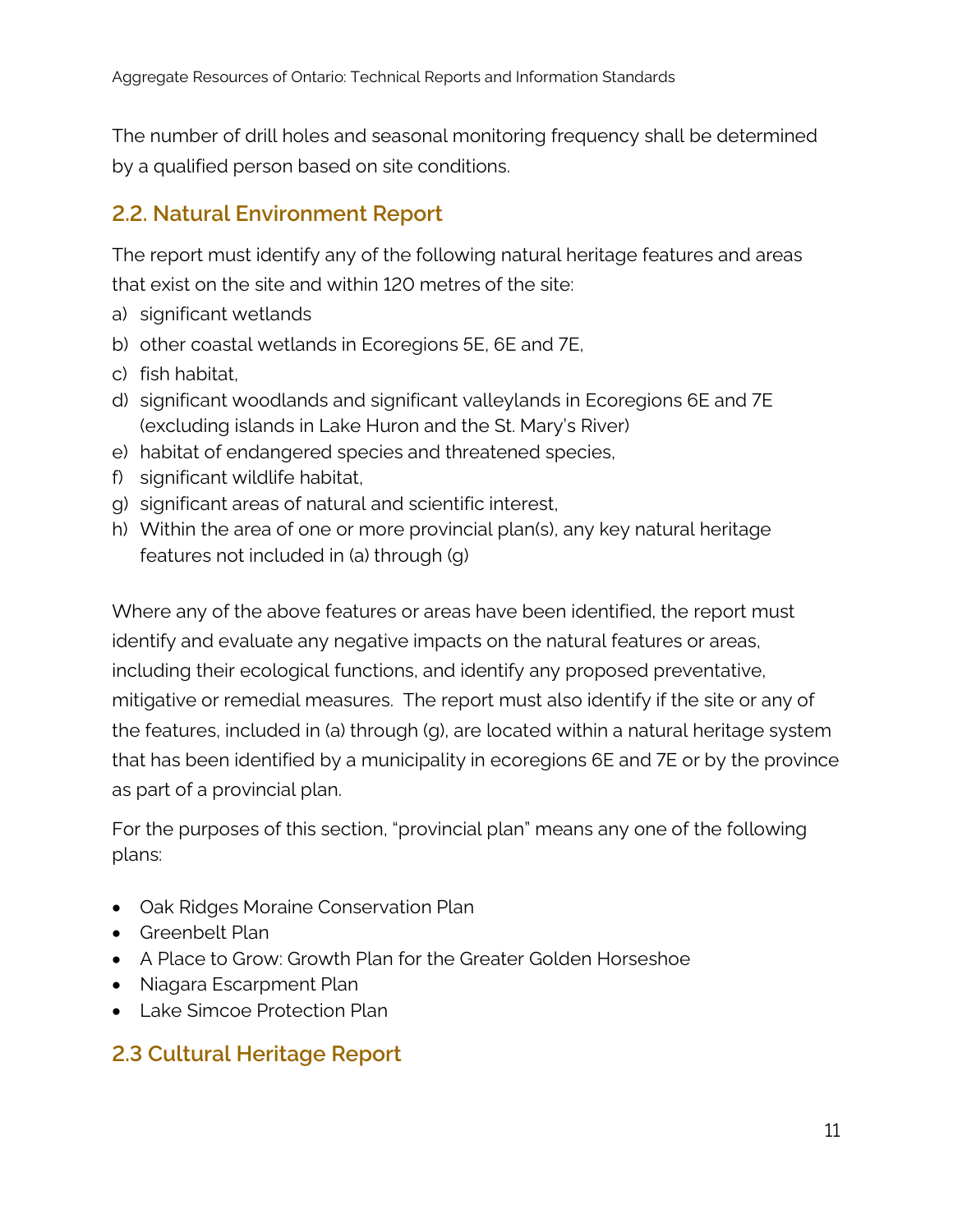The report must be consistent with provincial requirements under the *Ontario Heritage Act* and the Provincial Policy Statement.

A completed screening checklist evaluating the potential for archaeological resources with supporting documentation is required. If the checklist identifies archaeological potential, an archaeological assessment report(s) must be completed by a licensed archaeologist. If an archaeological assessment is completed, letter(s) from the Ministry of Heritage, Sport, Tourism and Culture Industries must be obtained. If applicable, temporary avoidance and protection must be confirmed in the letter.

A completed screening checklist evaluating the potential for built heritage resources and cultural heritage landscapes with supporting documentation is required. If the checklist identifies the potential for built heritage resources and/or cultural heritage landscapes, a Cultural Heritage Evaluation Report is required and must be prepared by a person with appropriate experience and expertise. If the evaluation confirms one or more built heritage resources or cultural heritage landscapes, a Heritage Impact Assessment must be completed. If the application is on Crown Land or an unorganized territory, letter(s) from the Ministry of Heritage, Sport, Tourism and Culture Industries must be obtained.

## <span id="page-11-0"></span>**2.4. Agricultural Impact Assessment Report**

An Agricultural Impact Assessment must be completed in accordance with provincial guidance where a provincial plan requires such an assessment for aggregate applications proposed in "prime agricultural areas".

For the purposes of this section, "provincial plan" means any one of the following plans:

- Oak Ridges Moraine Conservation Plan
- Greenbelt Plan
- A Place to Grow: Growth Plan for the Greater Golden Horseshoe
- Niagara Escarpment Plan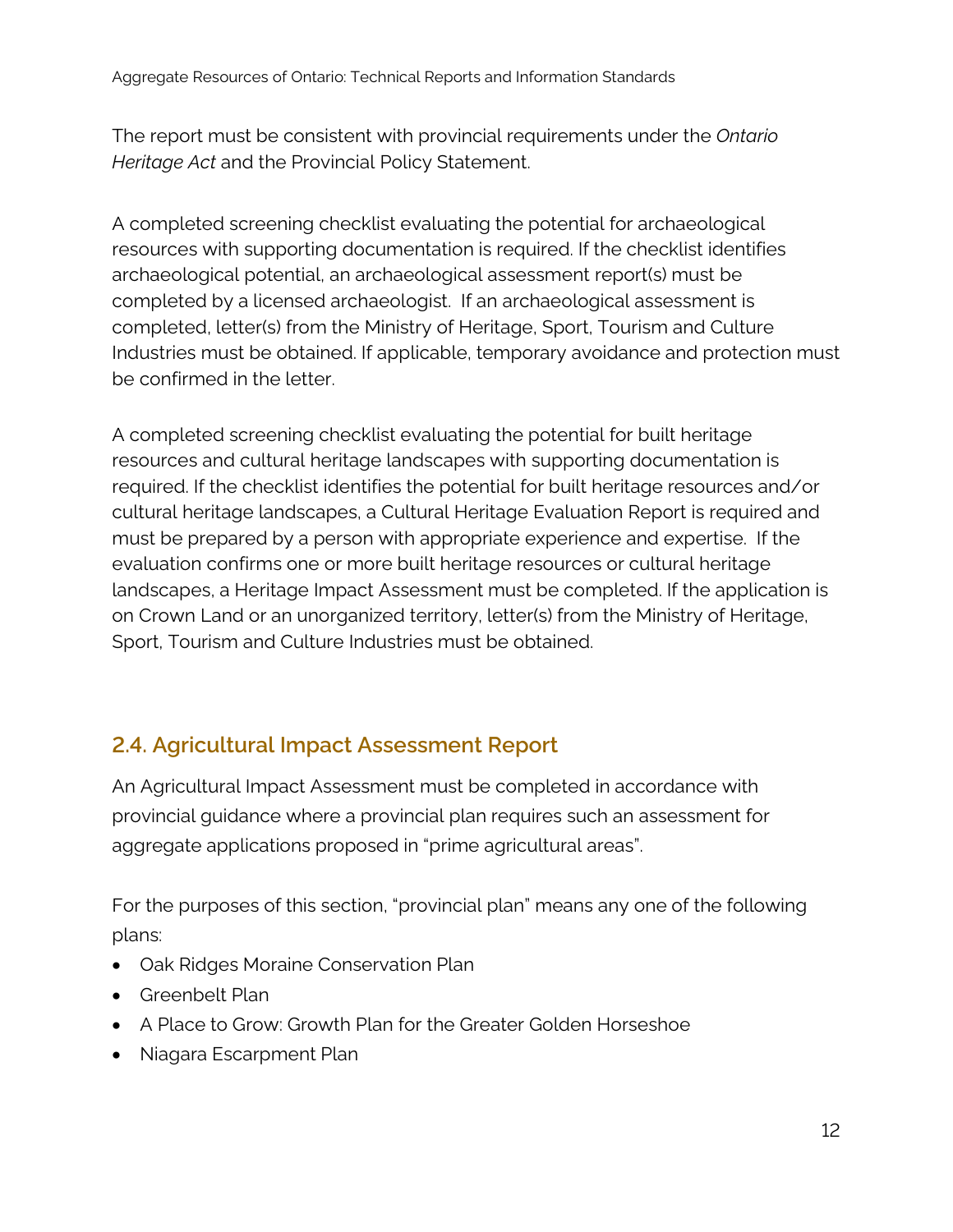### <span id="page-12-0"></span>**2.5. Water Report**

Excavation at a pit proposed above the water table may not occur within 1.5 metres above the maximum predicted water table. Excavation at a quarry proposed above the water table may not occur within 2 metres above the maximum predicted water table.

Applications proposing to excavate below the maximum predicted water table must complete the following:

#### **Water Report Level 1:**

Determine the potential for impacts to ground water and surface water resources and their uses (e.g. water wells, ground water aquifers, surface water courses and bodies, springs, discharge areas) and identify if the proposed site is in a Wellhead Protection Area for Quantity (WHPA-Q) set out in an applicable source water protection plan under the *Clean Water Act*. If so, identify applicable source water protection policies and mitigation measures that will be implemented at the site.

#### **Water Report Level 2:**

Where the results of Level 1 have identified a potential for impacts from the aggregate site on ground water and/or surface water resources and their uses, an impact assessment is required. The assessment is to determine the significance of the effect and the potential for mitigation.

The assessment must address the potential effects of the operation on any ground water and surface water features located within the zone of influence, including but not limited to:

- a) water wells (includes all types e.g. municipal, private, industrial, commercial, geothermal and agricultural)
- b) springs (e.g., place where ground water flows out of the ground)
- c) ground water aquifers;
- d) surface water courses and bodies (e.g., lakes, rivers, brooks)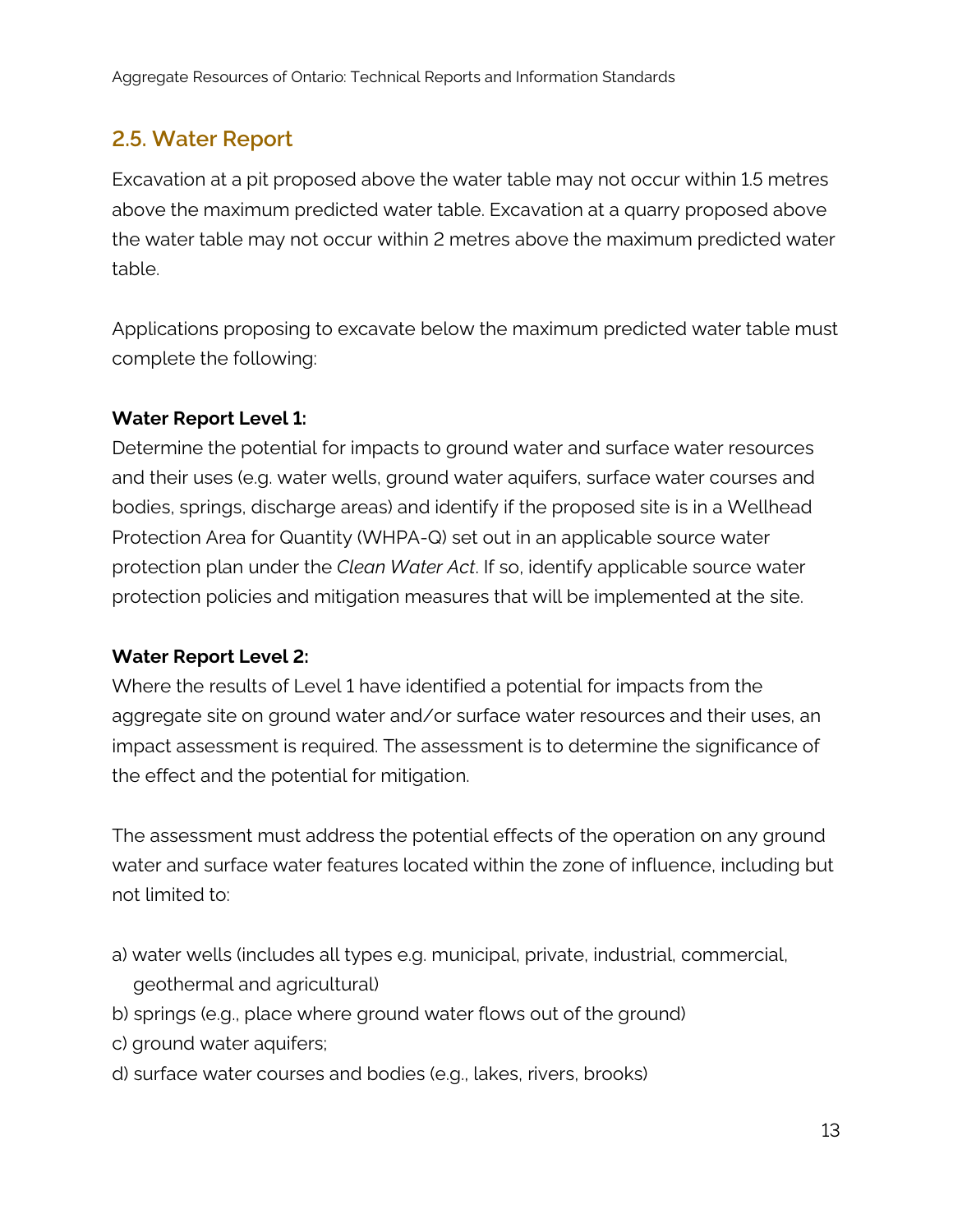#### e) wetlands

The assessment must include but not be limited to the following:

f) a description of the physical setting including local geology, hydrogeology, and surface water systems;

g) proposed water diversion, discharge, storage and drainage facilities;

h) water budget (e.g. how water is managed on-site);

i) the possible positive or negative impacts that the proposed site may have on the water regime;

The Level 2 water report must also contain:

- j) monitoring plan(s); and
- k) technical support data in the form of tables, graphs and figures, usually appended to the report.

**For Aggregate Permits in a remote area:** Notwithstanding the requirements described above, a Level 1 and Level 2 Water Report is only required if the excavation limit of the proposed site is within 500 metres of a coldwater stream, 1000 metres of a water well (whether dug or drilled), and 5 kilometres of a sensitive receptor.

## <span id="page-13-0"></span>**2.6. Noise Assessment Report**

A noise assessment report is required if proposed excavation and/or processing facilities are:

a) within 150 metres of a sensitive receptor, for a pit operation; or

b) within 500 metres of a sensitive receptor, for a quarry operation.

The noise assessment report must determine if provincial noise guidelines for Stationary and Transportation Sources can be satisfied if the pit or quarry operation is carried out as proposed in the application.